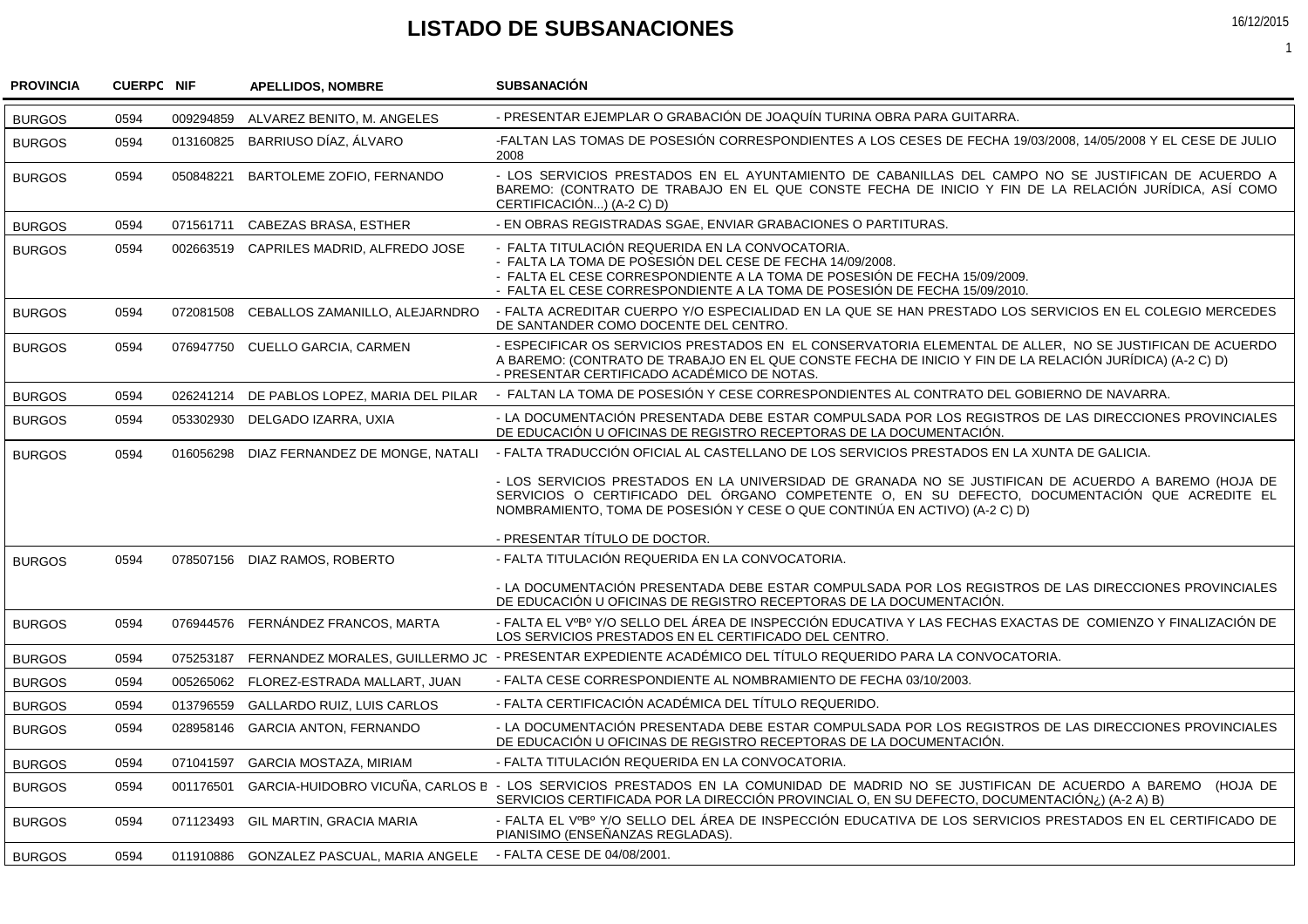## **LISTADO DE SUBSANACIONES**

| <b>PROVINCIA</b> | <b>CUERPC NIF</b> |           | <b>APELLIDOS, NOMBRE</b>             | <b>SUBSANACIÓN</b>                                                                                                                                                                                                                                                                                                                              |
|------------------|-------------------|-----------|--------------------------------------|-------------------------------------------------------------------------------------------------------------------------------------------------------------------------------------------------------------------------------------------------------------------------------------------------------------------------------------------------|
| <b>BURGOS</b>    | 0594              | 050608738 | JIMENEZ MUÑOZ. ANTONIO JOSE          | 21.- LOS SERVICIOS PRESTADOS EN EL AYUNTAMIENTO DE HERRERA NO SE JUSTIFICAN DE ACUERDO A BAREMO:<br>(CONTRATO DE TRABAJO EN EL QUE CONSTE FECHA DE INICIO Y FIN DE LA RELACIÓN JURÍDICA. ASÍ COMO CERTIFICACIÓN;)<br>$(A-2 C) D$                                                                                                                |
| <b>BURGOS</b>    | 0594              | 054074559 | LANDEIRA SÁCNCHEZ, VÍCTOR JESÚS      | - LOS SERVICIOS PRESTADOS EN LA GOBIERNO DE CANARIAS NO SE JUSTIFICAN DE ACUERDO A BAREMO (FALTAN TOMAS<br>DE POSESIÓN Y CESES)                                                                                                                                                                                                                 |
| <b>BURGOS</b>    | 0594              |           | 018046680 LOZANO PEREZ, JAIRO        |                                                                                                                                                                                                                                                                                                                                                 |
|                  |                   |           |                                      | - LOS SERVICIOS PRESTADOS EN EL EXTRANJERO DEBERÁN SER JUSTIFICADOS MEDIANTE CERTIFICADO EXPEDIDO POR EL<br>MINISTERIO DE EDUCACIÓN DE LOS RESPECTIVOS PAÍSES Y DEBERÁ CONSTAR EL TIEMPO DE PRESTACIÓN (CON FECHAS<br>EXACTAS DE COMIENZO Y FINALIZACIÓN), EL CARÁCTER DEL CENTRO (PÚBLICO O PRIVADO), EL NIVEL EDUCATIVO Y LA<br>ESPECIALIDAD. |
| <b>BURGOS</b>    | 0594              | 044357709 |                                      | MAGAÑA GUERRERO, FRANCISCO MAN - LOS SERVICIOS PRESTADOS EN LOS CENTROS CONCERTADOS NO SE JUSTIFICAN DE ACUERDO A BAREMO (CERTIFICADOS<br>ORIGINALES O DEBIDAMENTE COMPULSADOS) (A-2 C) D)                                                                                                                                                      |
| <b>BURGOS</b>    | 0594              |           | 075018737 MARTINEZ PEREZ. MARÍA LUZ  | - FALTA EL VºBº Y/O SELLO DEL ÁREA DE INSPECCIÓN EDUCATIVA EN EL CERTIFICADO DEL COLEGIO "SAN JOSÉ DE LA<br>MONTAÑA".                                                                                                                                                                                                                           |
| <b>BURGOS</b>    | 0594              |           | 030620751 MERINO GUEREÑU, TERESA     | - FALTA LAS FECHAS EXACTAS DE COMIENZO Y FINALIZACIÓN DE LOS SERVICIOS PRESTADOS EN EL CENTRO PROFESIONAL<br>DE MÚSICA EN ENSEÑANZA REGLADA.                                                                                                                                                                                                    |
|                  |                   |           |                                      | .- NO APORTA CERTIFICACIÓN ACADÉMICA DE LA LICENCIATURA DE ECONÓMICAS.                                                                                                                                                                                                                                                                          |
| <b>BURGOS</b>    | 0594              |           | 076940662 PEREZ REDRUELLO, MIGUEL    | - NO APORTA CERTIFICACIÓN ACADÉMICA DEL TÍTULO SUPERIOR DE MÚSICA, ESPECIALIDAD CLARINETE.                                                                                                                                                                                                                                                      |
|                  |                   |           |                                      | - FALTA LA TOMA DE POSESIÓN Y EL CESE CORRESPONDIENTES A LOS SERVICIOS DE LA GENERALITAT VALENCIANA                                                                                                                                                                                                                                             |
| <b>BURGOS</b>    | 0594              |           | 040881749 PONS ALTES, CARLOS         | - ESPECIFICAR LOS SERVICIOS PRESTADOS EN EL CONSERVATORIO MUNICIPAL DE IRÚN.                                                                                                                                                                                                                                                                    |
|                  |                   |           |                                      | - FALTA CESE CORESPONDIENTE A LA TOMA DE POSESIÓN 05/10/2007.                                                                                                                                                                                                                                                                                   |
| <b>BURGOS</b>    | 0594              | 030519439 | RAMIREZ VILCHES, Mª DEL CARMEN       | - LOS SERVICIOS PRESTADOS EN EL AYUNTAMIENTO DE DON BENITO NO SE JUSTIFICAN DE ACUERDO A BAREMO:<br>(CONTRATO DE TRABAJO EN EL QUE CONSTE FECHA DE INICIO Y FIN DE LA RELACIÓN JURÍDICA, ASÍ COMO CERTIFICACIÓN¿)<br>$(A-2 C) D$                                                                                                                |
| <b>BURGOS</b>    | 0594              | 017745474 | REBENAQUE RAMON, JUAN FRANCISC       | - NO APORTA CERTIFICACIÓN ACADÉMICA DE GRADUADO EN MAESTRO DE EDUCACIÓN PRIMARIA.                                                                                                                                                                                                                                                               |
| <b>BURGOS</b>    | 0594              | 021682703 | RICO CUENCA, JAUME                   | - FALTA DOCUMENTO JUSTIFICATIVO DEL TÍTULO DE MÁSTER O TASAS DE EXPEDICIÓN DE TÍTULO.                                                                                                                                                                                                                                                           |
|                  |                   |           |                                      | - FALTA EL DOCUMENTO DE EQUIVALENCIA DE LA TITUTLACIÓN DE LA ESCUELA SUPERIOR DE ALEMANIA CON ESPAÑA.                                                                                                                                                                                                                                           |
|                  |                   |           |                                      | - LOS SERVICIOS PRESTADOS EN EL GOBIERNO DE CANTABRIA NO SE JUSTIFICAN DE ACUERDO A BAREMO (HOJA DE<br>SERVICIOS CERTIFICADA POR LA DIRECCIÓN PROVINCIAL O, EN SU DEFECTO, DOCUMENTACIÓN¿) (FALTA CESE) (A-2 A) B)                                                                                                                              |
| <b>BURGOS</b>    | 0594              |           | 075907699 RUEDA ROBLES, JUAN IGNACIO | - LA DOCUMENTACIÓN PRESENTADA DEBE ESTAR COMPULSADA POR LOS REGISTROS DE LAS DIRECCIONES PROVINCIALES<br>DE EDUCACIÓN U OFICINAS DE REGISTRO RECEPTORAS DE LA DOCUMENTACIÓN.                                                                                                                                                                    |
| <b>BURGOS</b>    | 0594              | 071286273 | TUBILLEJA UBIERNA, FCO JAVIER        | - FALTA TRADUCCIÓN OFICIAL AL CASTELLANO DE: CONCERT DE GUITARRA 10 DE JUNY 19H Y DE LA AUDICIÓ DEL<br>DEPARTAMENT DE GUITARRA 7 DE MAIG 19 H.                                                                                                                                                                                                  |
| <b>BURGOS</b>    | 0594              |           | 032712306 VARELA PRADOS, SARA        | - FALTA TRADUCCIÓN OFICIAL AL CASTELLANO DE: TRES CURSOS DEL CONERVATORIO SUPERIOR DE MÚSICA DE CORUÑA Y<br>UN CURSO DEL CONSERVATORIO SUPERIOR DE MÚSICA DE VIGO.                                                                                                                                                                              |

2